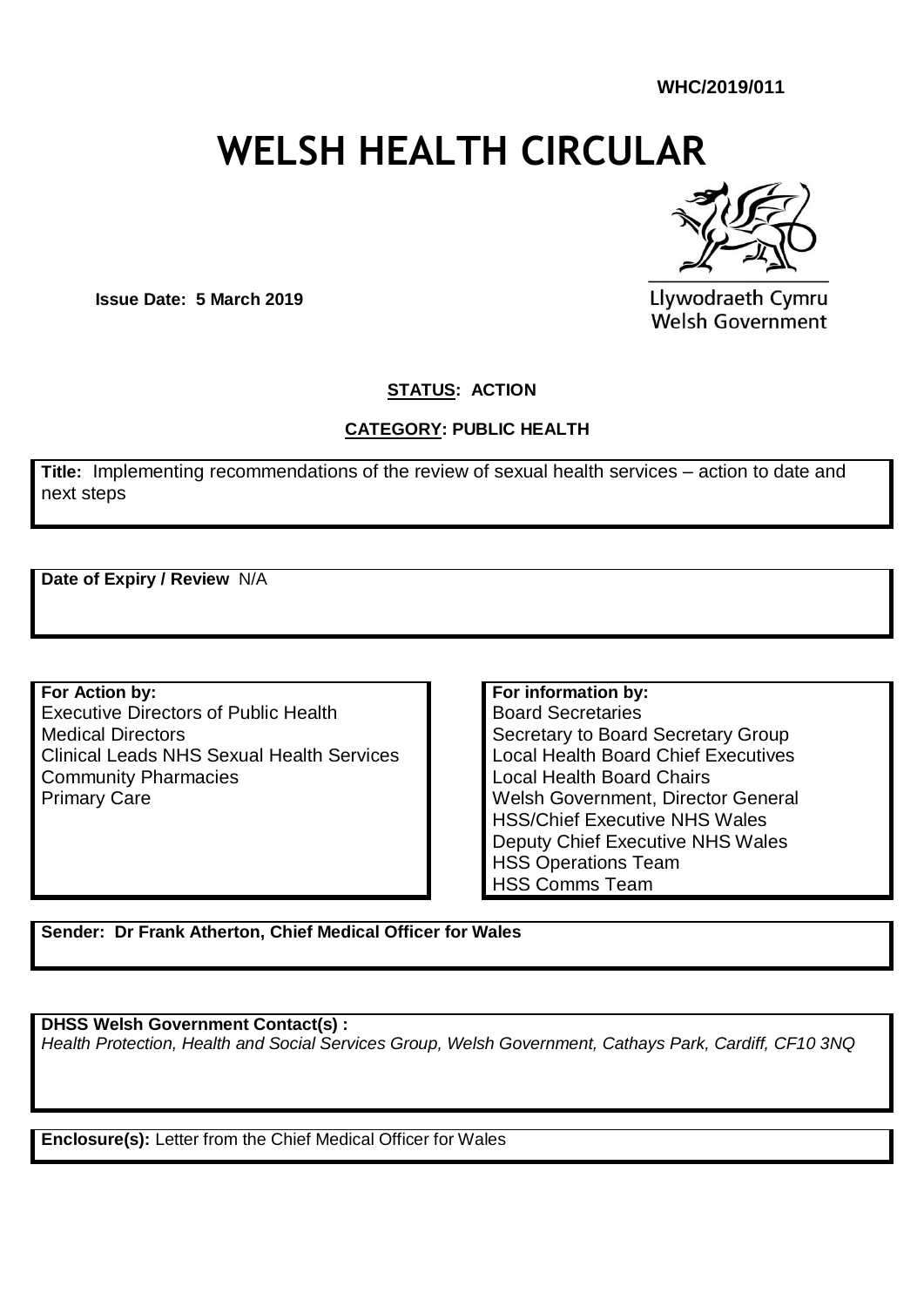#### Dear Colleague,

#### **Implementing recommendations of the review of sexual health services – action to date and next steps**

It is almost one year since Public Health Wales published *A [Review of Sexual](http://www.wales.nhs.uk/sitesplus/888/page/71723)  [Health Services in Wales](http://www.wales.nhs.uk/sitesplus/888/page/71723)* which included a number of recommendations that if implemented would improve both patient and professional experience.

I am writing to you to request your contribution to the implementation of the recommendations and to update you on progress to date on those areas for which you do not necessarily have direct ownership/ leadership.

#### **Needs Assessment, Sexual Health Service Specification and Self Assessment Audit tool**

One recurrent theme throughout the review was the pressure on current services -attendances have doubled in the last five years - and the inequity of service provision across Wales. Some populations were found to be disadvantaged through lack of service provision e.g. those in prisons and rural communities, whilst others experience inequity in service provision e.g. services provided by primary care and accessibility to, and availability of, abortion services.

You may, by now, have undertaken a local needs assessment and have a thorough understanding of your population's sexual health services needs. To ensure the needs assessment is robust, the Sexual Health Programme Board has endorsed the *[Sexual Health Service Specification 2018](http://www.wales.nhs.uk/sitesplus/888/document/341439)* developed by Public Health Wales in partnership with key stakeholder groups. The specification has been developed to encompass a model of integrated service delivery based on national policy, best practice, local health needs, and evidence based practice. It recognises that the primary contribution this service makes to overall sexual health is one of diagnosis, treatment of infection, and delivery of interventions to prevent unplanned pregnancy. This model aims to ensure the delivery of prudent, effective, high quality integrated sexual health care.

You will wish to consider whether or not your sexual health services meet the minimum standards in the specification and I would strongly advocate that you audit your services using the *[Sexual Health Services Audit Tool 2018](http://www.wales.nhs.uk/sitesplus/888/opendoc/341440)* . Undertaking this audit will enable you to understand what service improvements are required locally, and will support you in the development of a meaningful sexual health service improvement plan. The audit tool will assist Welsh Government in gaining a better understanding of improvements needed in sexual health services both at a local and an all Wales level. I ask that you return your completed audits and local improvement plan to the Health [Protection Mailbox](mailto:healthprotection@gov.wales) by end of June 2019.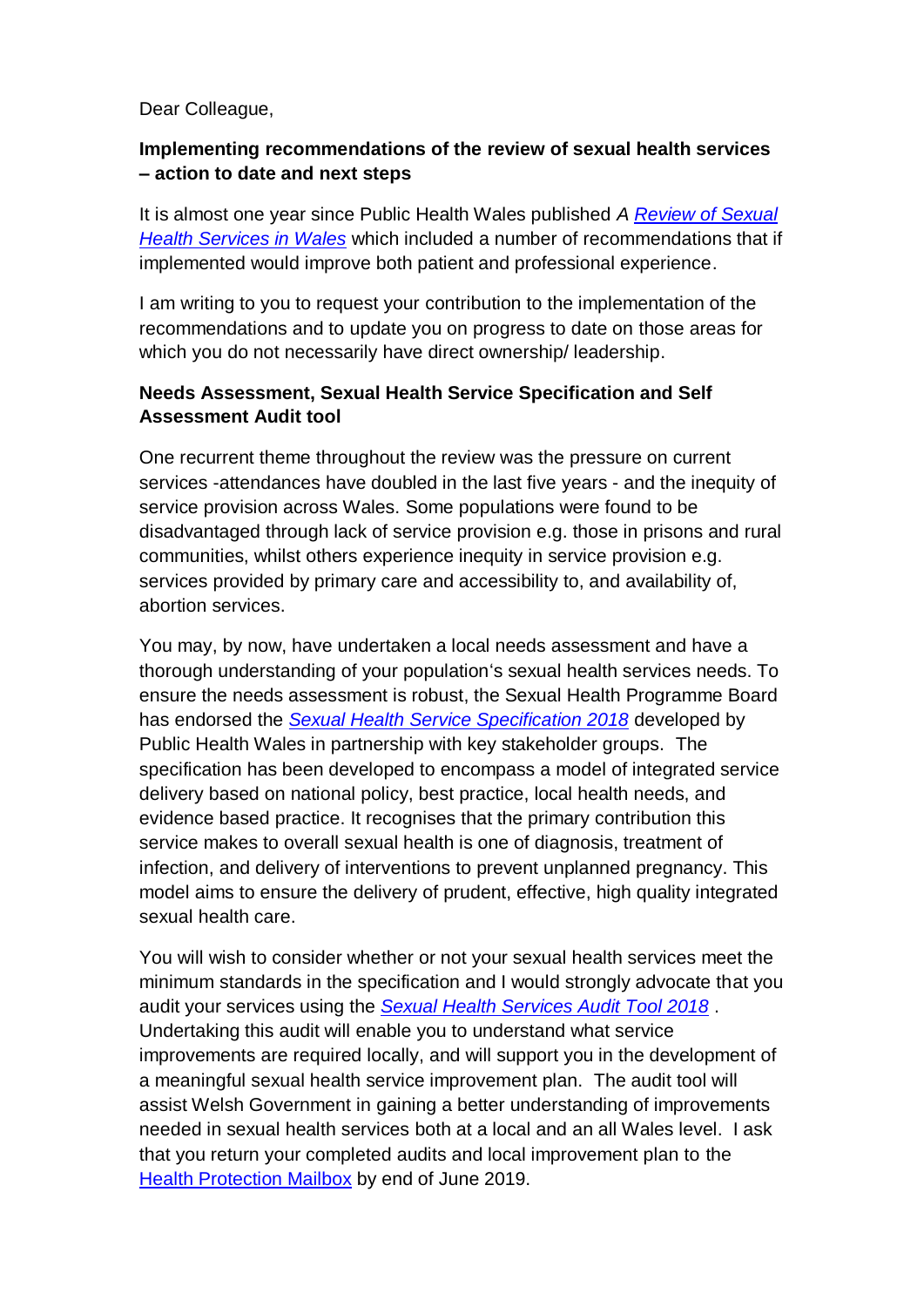There are a number of actions from the review which are currently being taken forward by Public Health Wales and other key stakeholders, which you will wish to be aware of whilst undertaking your audit. These are attached at Annex B.

Yours sincerely,

 $\frac{1}{2}$ 

#### **Dr Frank Atherton**

Chief Medical Officer for Wales

#### **References**

Public Health Wales NHS Trust*. A Review of Sexual Health Services in Wales.* [Online] Available from:

[http://www.wales.nhs.uk/sitesplus/documents/888/A%20Review%20of%20Sexual%20Health](http://www.wales.nhs.uk/sitesplus/documents/888/A%20Review%20of%20Sexual%20Health%20in%20Wales%20-%20Final%20Report.pdf) [%20in%20Wales%20-%20Final%20Report.pdf](http://www.wales.nhs.uk/sitesplus/documents/888/A%20Review%20of%20Sexual%20Health%20in%20Wales%20-%20Final%20Report.pdf) Public Health Wales NHS Trust [Accessed: 25<sup>th</sup> February 2019]

Public Health Wales NHS Trust. *Sexual Health Service Specification 2018.* [Online] Available from:

[http://www.wales.nhs.uk/sitesplus/documents/888/SH%20service%20spec%202018%28Nov](http://www.wales.nhs.uk/sitesplus/documents/888/SH%20service%20spec%202018%28Nov%29.pdf) [%29.pdf](http://www.wales.nhs.uk/sitesplus/documents/888/SH%20service%20spec%202018%28Nov%29.pdf) Public Health Wales NHS Trust [Accessed: 25th February 2019]

Public Health Wales NHS Trust. *Sexual Health Services Audit Tool 2018.* [Online] Available from:<http://www.wales.nhs.uk/sitesplus/888/opendoc/341440> Public Health Wales NHS Trust [Accessed: 25th February 2019]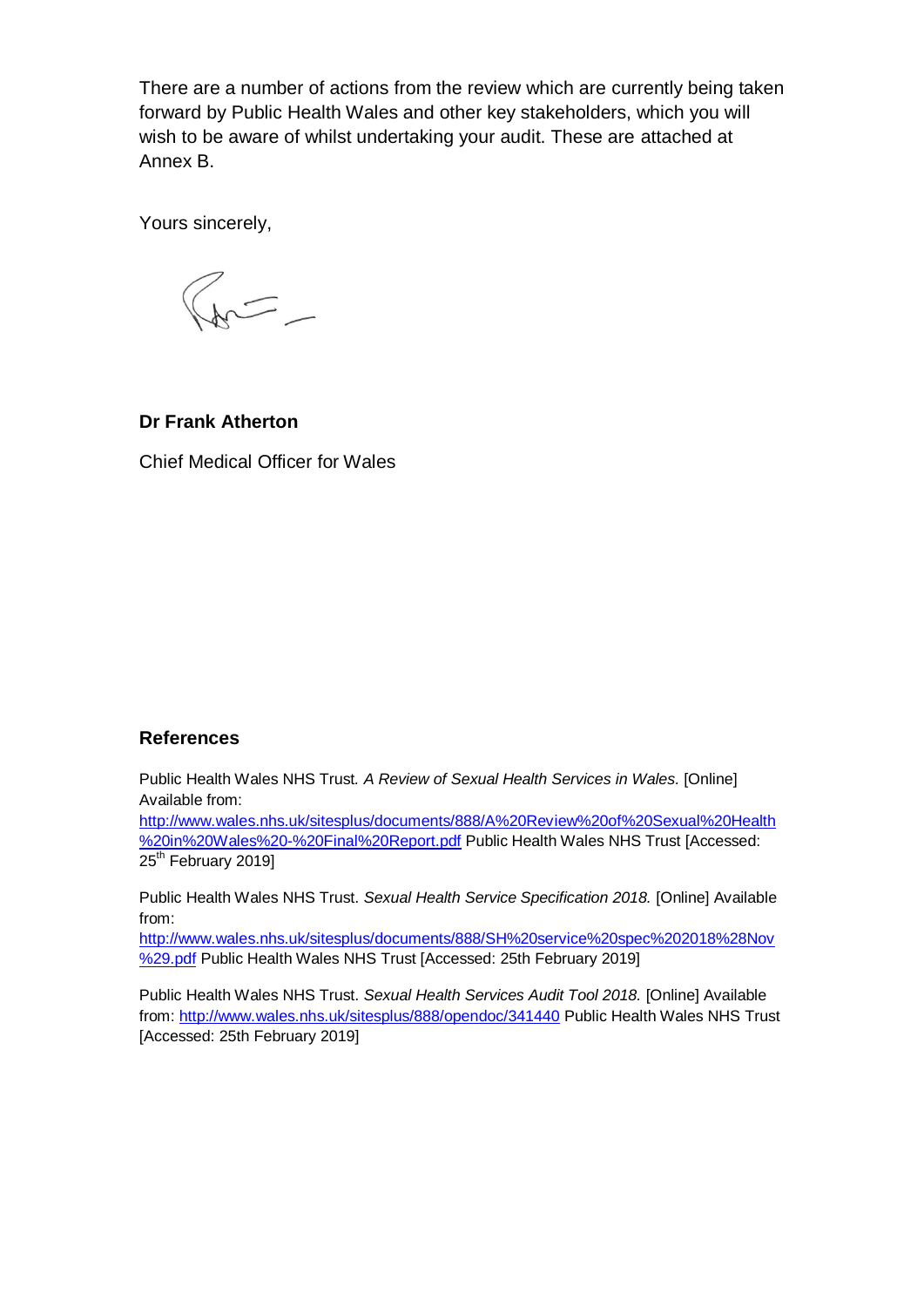#### **Annex A**

#### **Recommendations**

- 1. To address the inequities in service provision health boards should understand the needs of their population and have a system in place to deliver services to vulnerable groups and to improve services more widely. In particular:
	- Health boards should ensure that staff are appropriately trained to meet the needs of the population;
	- Services should: increase capacity through the provision of more drop-in clinics.
- 2. Oral regular contraception should be available over the counter within community pharmacies.
- 3. Health boards should look at other opportunities to extend provision of Long Acting Reversible Contraception (LARC) in healthcare settings.
- 4. Health Boards should consider whether an enhanced contract with primary care would improve service provision for their population.
- 5. For the purposes of individual patient care, relevant information should be shared among the registered and regulated health care professionals who have a healthcare relationship with the individual. Consideration should be given to a revision or replacement of current regulations (National Health Service (Venereal Diseases) Regulations 1974).
- 6. Opportunities for using the latest diagnostic e.g. molecular/point-of-care testing (POCT)/genomic should be considered in future delivery models. Health boards should assess the need and plan and provide appropriate POCT testing for the population they serve.

Patients would welcome the introduction of self-testing, accessed through community settings and online, as an additional method for accessing sexual health services.

- 7. Consideration should be given to amending the legal framework to allow for a patient's place of ordinary residence to be classed as a place where treatment for termination of pregnancy may be carried out.
- 8. Wales should have a case management and surveillance system that provides a national networked solution across the NHS in Wales. Consideration should also be given to including non-NHS (e.g. C-Card Schemes) sexual health services into this software programme.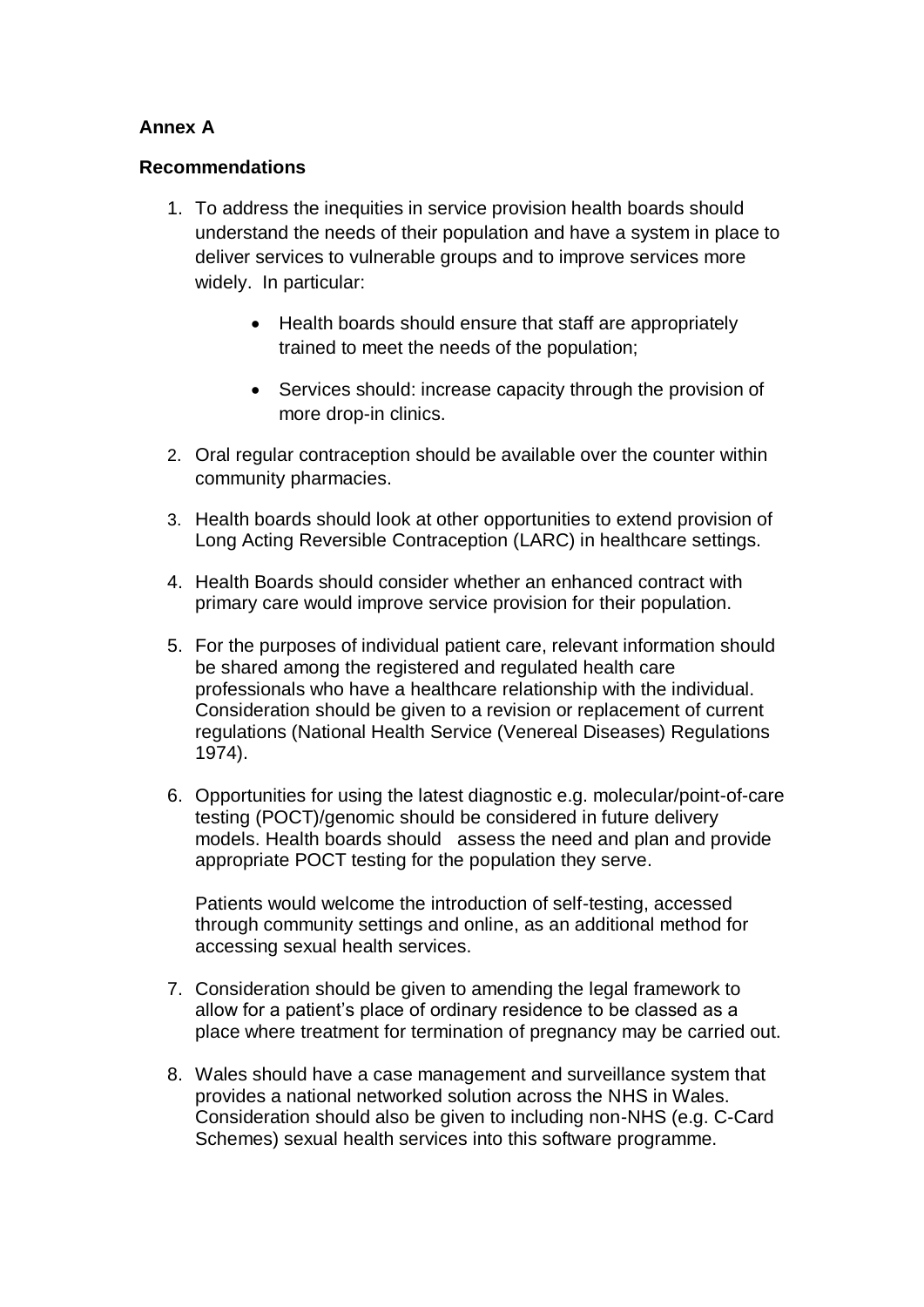9. Sex and Relationship Education is not addressed in this review as it is part of the Curriculum Review. However, consideration should be given to developing national information set on sexual risks which should be presented in a format accessible to a wider audience.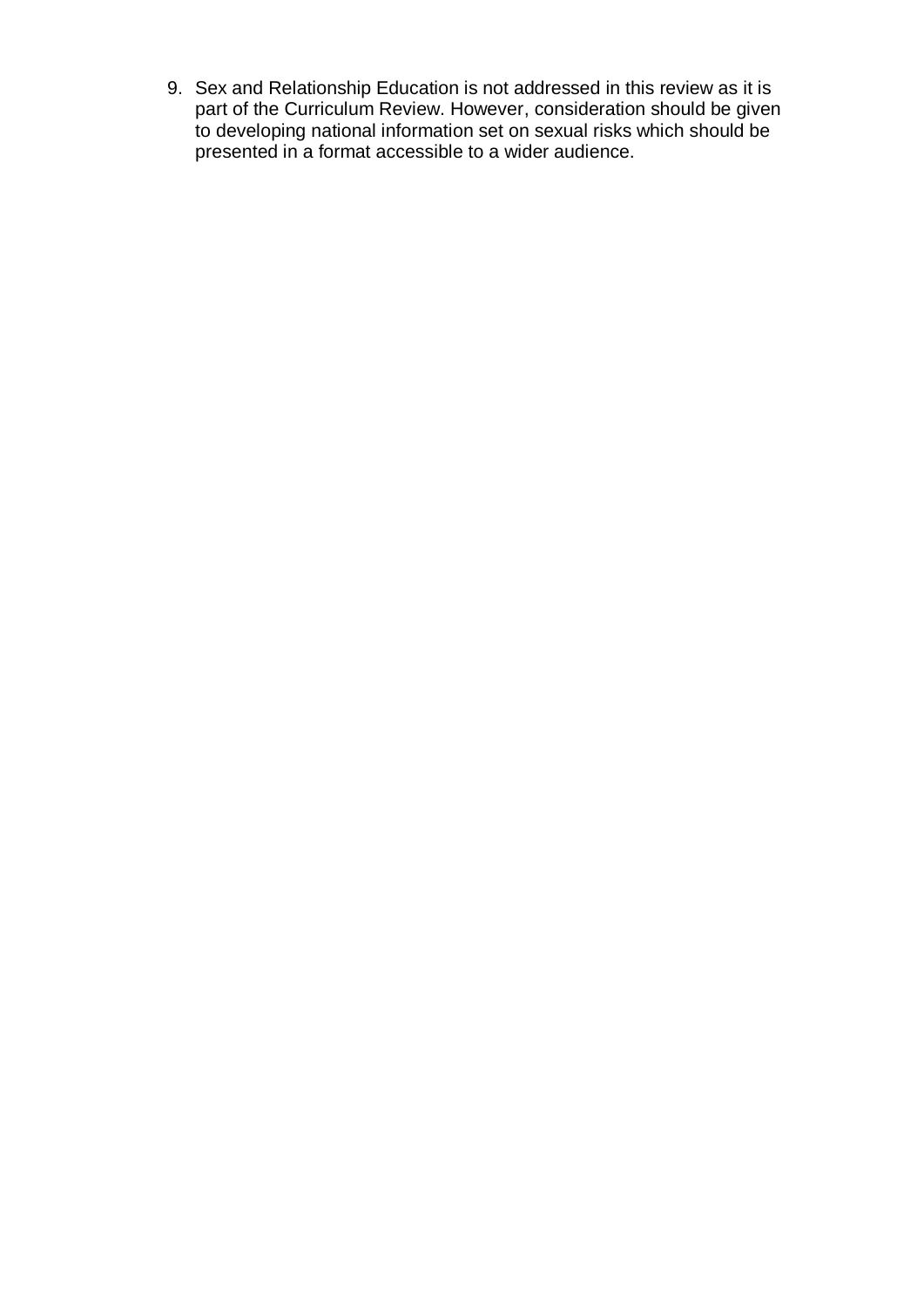#### **Annex B**

## **Sexual Health Service Improvement plan 2018 -2020**

### **Actions for 2018/19**

| <b>No</b>      | <b>Commitment</b>                                                                                                                                                                                                                                                                                                                                                                                                                                                                                                                                                                                                                                                                                          | <b>Action to date</b>                                                                                                                                                                                                                                                                                                                                                                                                                                                                                                                                                                                                                                                                                                                 |
|----------------|------------------------------------------------------------------------------------------------------------------------------------------------------------------------------------------------------------------------------------------------------------------------------------------------------------------------------------------------------------------------------------------------------------------------------------------------------------------------------------------------------------------------------------------------------------------------------------------------------------------------------------------------------------------------------------------------------------|---------------------------------------------------------------------------------------------------------------------------------------------------------------------------------------------------------------------------------------------------------------------------------------------------------------------------------------------------------------------------------------------------------------------------------------------------------------------------------------------------------------------------------------------------------------------------------------------------------------------------------------------------------------------------------------------------------------------------------------|
| 1              | To address the inequities in<br>service provision health boards<br>should understand the needs of<br>their population and have a<br>system in place to deliver<br>services to vulnerable groups<br>and to improve services more<br>widely. In particular:<br>Health boards should<br>$\bullet$<br>ensure that staff are<br>appropriately trained to meet<br>the needs of the population;<br>Services should: increase<br>$\bullet$<br>capacity through the<br>provision of more drop-in<br>clinics.<br>Health boards should<br>$\bullet$<br>consider whether an<br>enhanced contract with<br>primary care would improve<br>service provision for their<br>population<br>(Recommendation 4 from<br>review). | A service specification and audit tool have<br>been developed. Health Boards have been<br>tasked with reviewing their services against<br>the specification standards and developing a<br>local sexual health services improvement<br>plan.<br>Lead nurses from sexual health have met and<br>are working on the development of a<br>professional competency framework for all<br>staff<br>Public Health Wales are undertaking a review<br>of STI screening in prisons to better<br>understand how the sexual health needs of<br>the offender population are met. This review<br>includes an assessment of current screening<br>offered and the development of pathways for<br>future delivery of STI screening in prison<br>setting. |
| $\overline{2}$ | Oral regular contraception<br>should be available over the<br>counter within community<br>pharmacies.                                                                                                                                                                                                                                                                                                                                                                                                                                                                                                                                                                                                      | Pharmacists across Cardiff and Vale UHB are<br>currently being trained to provide regular<br>contraception. This will be piloted from April<br>2019 with the intention of extending the<br>service to all health boards.                                                                                                                                                                                                                                                                                                                                                                                                                                                                                                              |
| 3              | Health boards should look at<br>other opportunities to extend<br>provision of Long Acting<br>Reversible Contraception<br>(LARC) in healthcare settings.                                                                                                                                                                                                                                                                                                                                                                                                                                                                                                                                                    | FSRH training is available and post-partum<br>contraceptive provision is being considered as<br>part of the new Maternity Strategy.                                                                                                                                                                                                                                                                                                                                                                                                                                                                                                                                                                                                   |
| 4              | For the purposes of individual<br>patient care, relevant information<br>should be shared among the<br>registered and regulated health<br>care professionals who have a<br>healthcare relationship with the<br>individual. Consideration should                                                                                                                                                                                                                                                                                                                                                                                                                                                             | Public Health Wales are working with all<br>engaged in sexual health service provision to<br>review existing guidance and agree a<br>common understanding of its interpretation.                                                                                                                                                                                                                                                                                                                                                                                                                                                                                                                                                      |